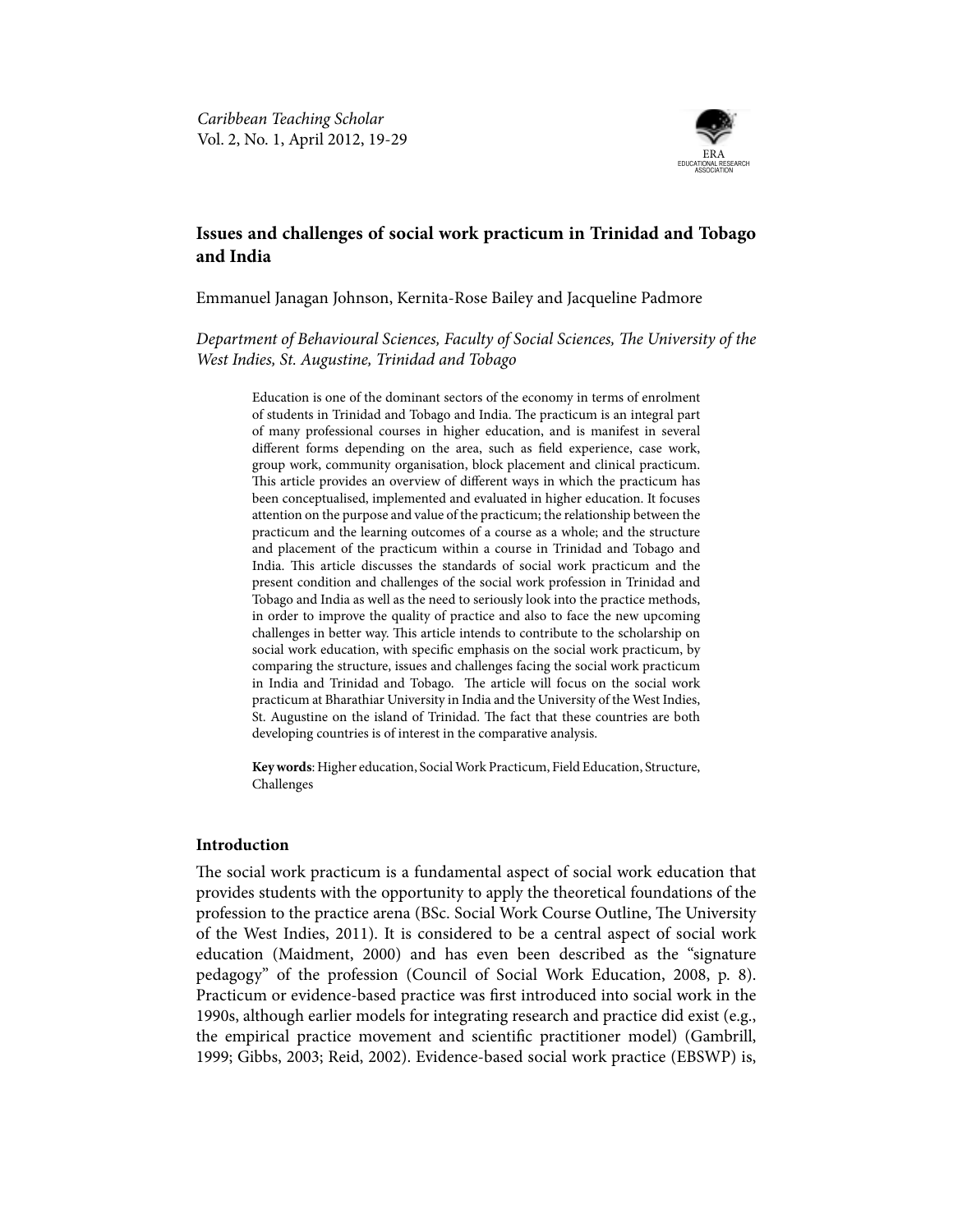however, qualitatively different from these earlier efforts and has been seen as a paradigm shift (Gambrill, 2003).

A search on academic databases revealed that there is a wide range of research available on the issue of the social work practicum. Topics included models and methodologies used in practicum (Lee, 2007; Ivry, Damron-Rodriguez & Lawrence, 2005; Adler, 2006); the experiences of students on practicum (Larson & Robertson, 2007; Didham, Dromgole, Csiernik, Karley, & Dermot, 2011), and relationship issues between students and their field instructors, (Giddens, Vodde & Cleveland, 2003; Clark, Rompf & Walker, 2001; Pehrson, Panos, Larson, & Cox, 2009). The search for literature also revealed that research had been produced in diverse parts of the world, such as New Zealand (Maidment, Chilvers, Crichton-Hill, & Meadows-Taurua, 2011), India (Bodhi, 2011), Canada (Larson and Robertson, 2007), Taiwan (Feng, 2008) and the United States of America (Koenig, Lee, Fields & Macmillan, 2011). However, there appeared to be a dearth of comparative literature that addressed practicum issues in diverse countries (Pawar, Hanna and Sheridan, 2004).

#### **Professional social work education**

The existing pattern of social work education in Trinidad and Tobago and India has been adopted from an American model of social work education. "Social work education . . . shapes the profession's future through the education of competent professionals, the generation of knowledge, and the exercise of leadership within the professional community" (Council on Social Work Education, 2008, p.1). The education provides knowledge, skills and practice models to enable people to cope with and make a balance with the environment. Social work education emphasises the initial preparation of qualified social work personnel as well as the provision of continuing education for social work practice, administration, education, training and research, within the value framework of the profession. The objective of social work education is to impart the integration of social work knowledge, attitudes and skills, relevant to the contemporary social realities, in the historical context, and local social realities, in the national and international context. Social work education also focuses on the development of a critical consciousness in students, through a process of critical pedagogy, so that they become aware of the social ills of society and are motivated to alleviate them. The approach used is studentcentred dialogical classroom teaching-learning, self-study, supervised field work practicum and practice-based research.

In addition to the direct preparation of students, social work education aims at developing and disseminating knowledge for evidence-based social work practice, administration, education, training and research. The methodology used in the development of social work knowledge integrates knowledge and action, based on a critical inquiry into multidisciplinary and applied social science knowledge, practice wisdom, practice-based and participatory research, documentation of best practices and policy analysis. In keeping with the goal of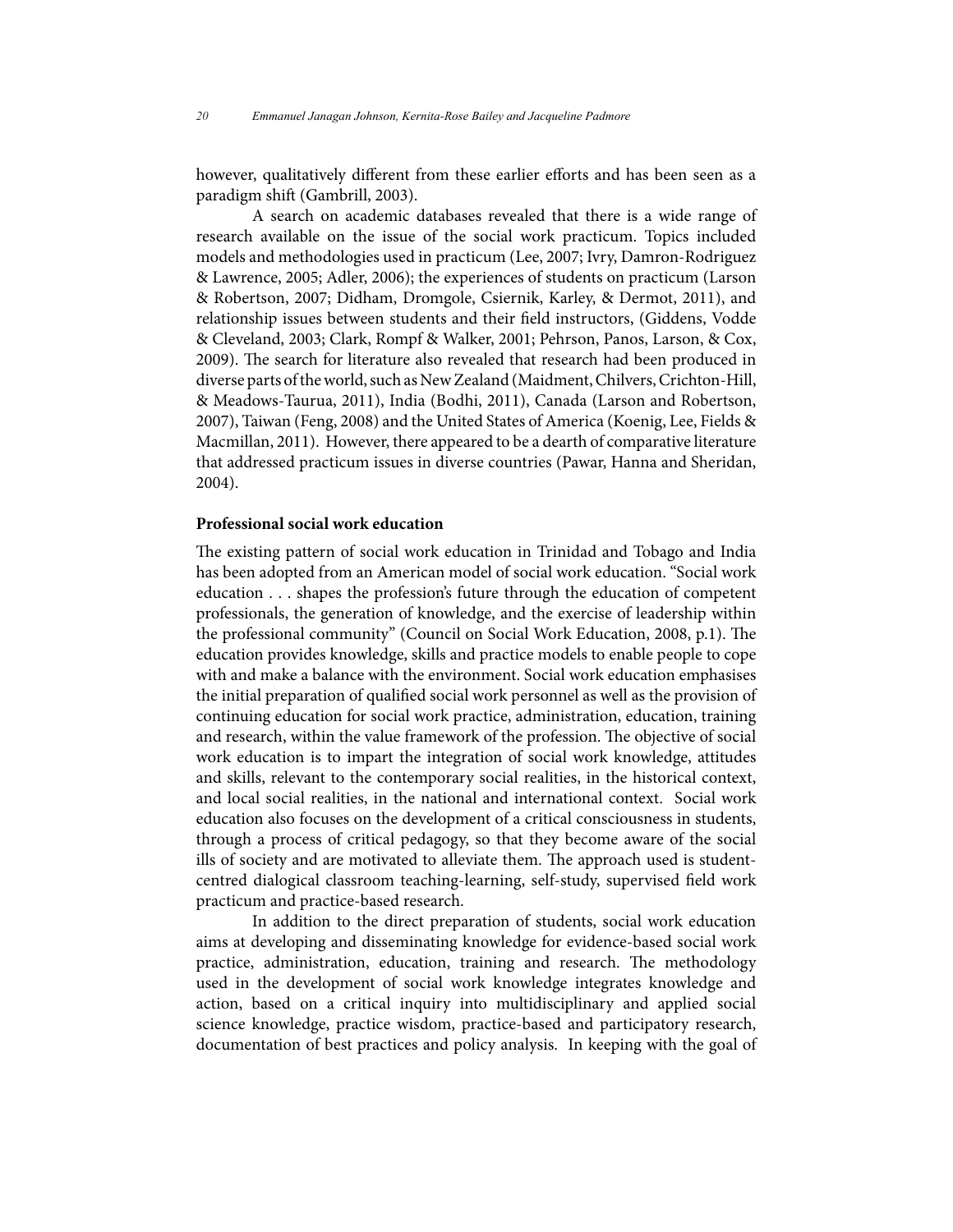social work to enhance the wellbeing of human beings (International Federation of Social Workers, 2012), social work education provides consultation on social work, welfare and development policies and programs; provides training and research to voluntary, government, international and other academic organisations, and strengthens professional associations in social work.

The goals of social work education are accomplished through the promotion of an egalitarian, participatory and democratic educational system and the concurrent denouncing of a hierarchical, authoritarian and alienating educational system. A commitment is made to laboratory praxis that is an ongoing process of moving between critical perspectives, one's teaching, field action, research, administration and consultation, and evaluative reflection and back again to critical perspectives. Fieldwork placement opportunities provide the context within which students can be exposed to the role of social work professionals and to innovative social work practice, administration, training and practice-based research.

Professional social workers recognize that social work should not confine itself to ameliorative work, but should aim towards social action designed to remedy the roots of social malaise and to change the social order (Dasgupta, 1967). Thus, social work students on practicum are exposed to social work at both the micro and macro levels. Additionally, the simultaneous exposure to theory and practice ensures that students obtain thorough professional development given that "social work practice with individuals, families, and groups is rooted in a vast base of borrowed and indigenous knowledge consisting of concepts, theories, models, practice wisdom, and research findings" (Reid, 2002, p. 6).

### **Competencies required for social work practicum**

Students undergoing practicum may be placed in settings in which they are engaged in direct practice or indirect service provision. All social workers, whether engaged in direct or indirect practice, are expected to display identified competencies. The Educational Policy and Accreditation Standards of the Council on Social Work Education (2008) outlines central competencies that are considered as essential for the development of the social work student. These include the application of the ethics of social work practice; the use of critical thinking to guide decision-making; the acceptance and understanding of diversity in practice; the advancement of social justice; the participation in the development of policies that impact social service provision and the engagement, assessment and intervention with individuals, families, groups and communities.

# **General goals of social work practicum**

The general goals of social work practicum in Trinidad and Tobago and India reflect a Liberal Arts perspective of preparing generalist social workers who possess the knowledge, skill and value base for effecting change at the local, national and global levels. A major emphasis is the development of the ability in students to apply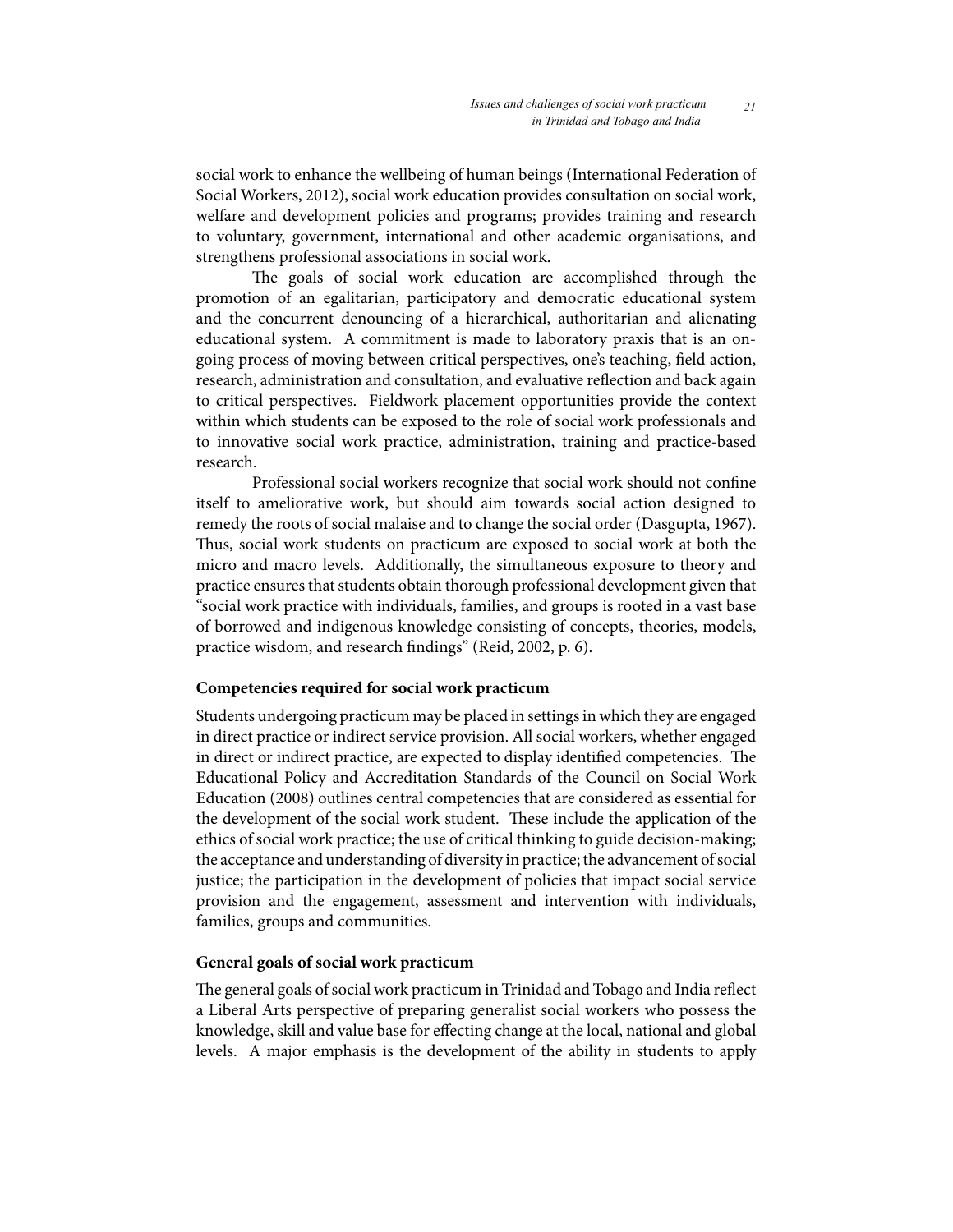critical thinking skills in social work practice and to help them to encourage citizen participation in addressing issues of social and economic justice, particularly among disadvantaged populations. A further goal is the preparation of students for pursuing graduate level education in social work. The onus is on faculty to provide continuing educational opportunities to enable social workers to improve the quality of their professional practice. Additionally, faculty also develop effective cooperative and collaborative partnerships with government, non-government organizations and community groups whose interests are consistent with the mission of the practicum programme.

#### **Structure of social work practicum**

#### *Trinidad and Tobago*

The instructional objectives of the social work practicum for undergraduate students at The University of the West Indies in Trinidad focus on the acquisition of cognitive, affective and psycho-motor skills. Students are expected to develop in their ability to relate the theoretical frameworks of social work to their practice and to understand social work practice; recognise and manage their feelings in the context of social work intervention and practice and implement activities through various methods such as writing, facilitating groups and conducting meetings or presentations (BSc. Social Work Course Outline, The University of the West Indies, 2011).

In Trinidad and Tobago, first year social work students participate in 168 contact hours of in-house practicum. The in-house practicum was developed in 2005 in response to the growing demand for social work education and the concurrent reduction in available practicum placements. The in-house practicum is comprised of structured laboratory experiences, which are designed to aid first year students in gaining a clearer understanding of the helping process of social work and in developing the central attitudes and skills possessed by social workers. The in-house practicum therefore prepares the students for the practicum experience in the second and third years. Preparation is considered to be essential to the optimal benefit of the practicum (Maxwell, 1999).

The practicum experience of second and third year students takes place on two days per week for the duration of the academic year. Students are required to complete 336 contact hours of practicum each year. Students are placed in settings that provide experience in both direct and indirect social work practice. Although some students experience their practice in non-governmental organisations, the majority of students are placed in government agencies. The majority of placements are direct and involve services to individuals and groups.

For the third-year undergraduate students, the practicum experience is interspersed with fieldwork seminars that are designed to support their practical experience and reinforce the application of theoretical foundations of social work to the experience.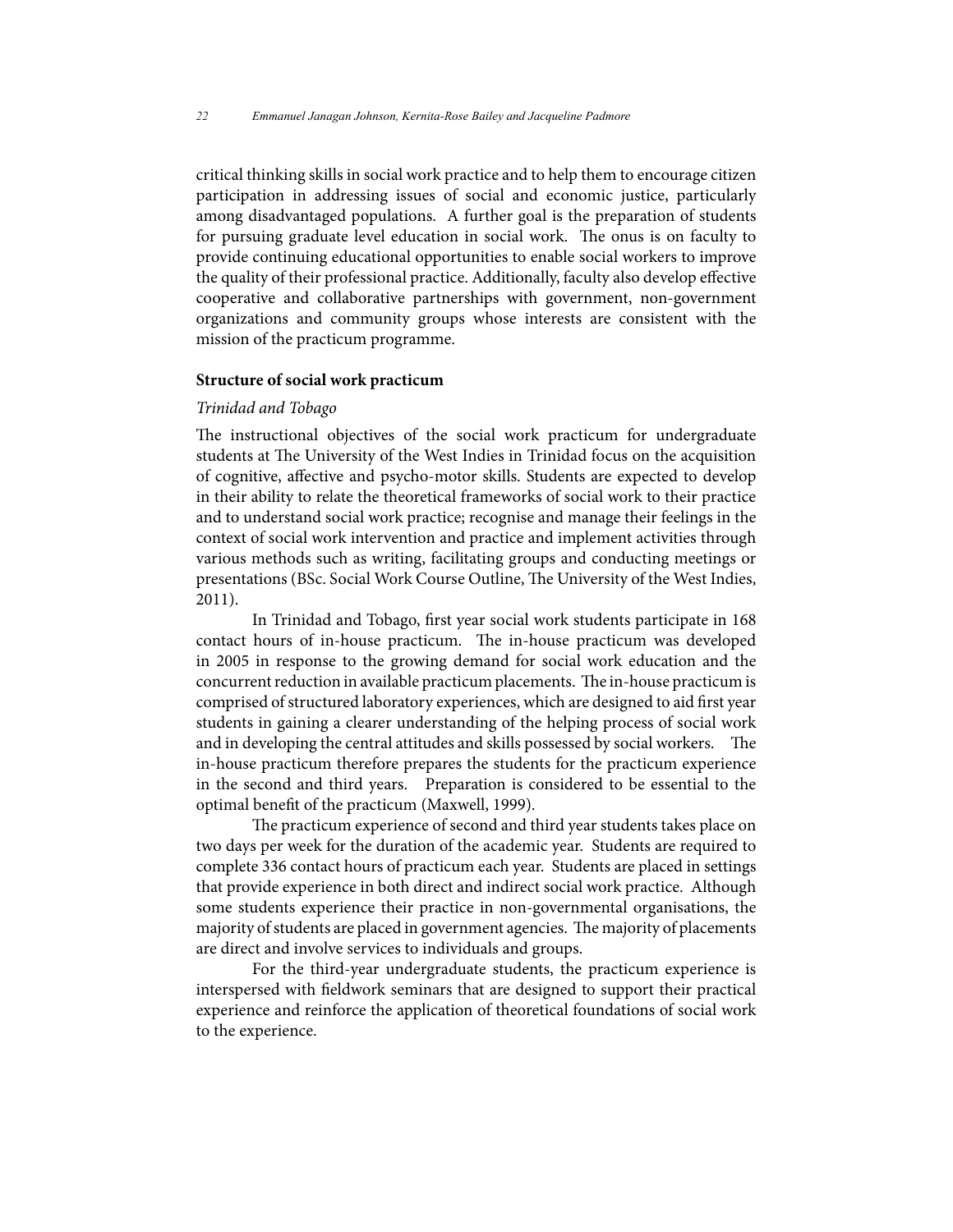At the post graduate level, students commence the practical component of their experience in the second semester during which they go for a 16 week block placement, according to their area of interest. Students who are interested in regional or international placements may be facilitated.

The practice teacher is responsible for completing an evaluation of each student's practice during the practicum. This evaluation will be taken into consideration for 60% of the final grade. Additionally, the student is required to submit an analytical report and a self-reflective essay to the Practicum Coordinator. The grading of these documents comprises 40% of the final grade (The University of the West Indies BSc. Social Work Course Outline, 2011).

### *India*

During the first and second years of university training, undergraduate social work students in India attend practicum on two days per week practising their skills while being exposed to the theoretical aspects of the programme (concurrent fieldwork). First year students go for observational visits at social service agencies during the first semester in which they are exposed to a range of services. In the second semester, they are placed in social welfare agencies under the direct supervision of a qualified field work supervisor. In the second year, students are placed in different agencies and are required to participate in community camps in which students get an opportunity to stay in a village for ten days and conduct programmes for the benefit of the rural community. During the third year (the final year of university training), practicum continues in social welfare agencies according to the student's choice of course. In the third year of training, students attend a block placement of 30 working days.

At the graduate level students are subjected to concurrent fieldwork training. Summer internship and block placement training is extended to students to enhance their social skills and leadership qualities and to help acquire hands on experience and knowledge about the field where they are going to serve in the near future. Students initially go for observation visits, visiting various governmental and non-governmental organisations in order to gain knowledge on the functioning of different agencies. In the second semester the students undergo advanced practicum training. They are placed in an organisation for their concurrent field work practicum training. In the second year they continue their training by conducting an individual research project under the supervision of a qualified faculty member and go for educational trips. At the end of the final year they are placed on a continuous block placement for thirty days according to the student's interest and the choice of the course (specialisation). In the field work practicum, the students are placed directly with a qualified social worker under the supervision of the field supervisors and the social work faculty (Abell, 2010).

The evaluation of the fieldwork practicum is done by conducting a *viva voce* examination on the practicum experience involving one external examiner and one internal examiner. This comprises 40% of the final grade. Students also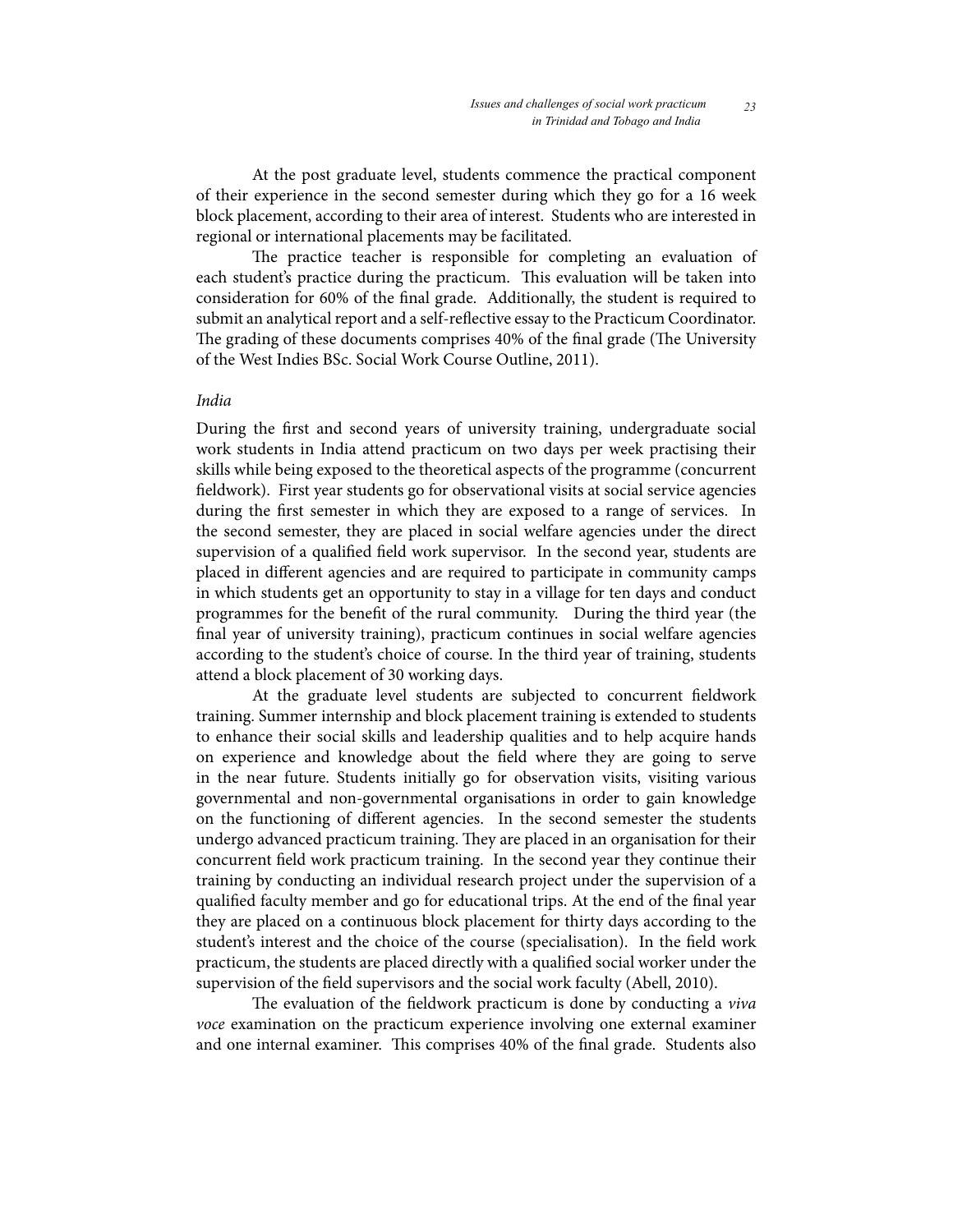prepare a report at the end of their practicum, which is worth 20% of their grade. Additionally, students are assessed on their regularity at field work; at supervisory conferences, and in submitting the weekly reports (20%). They are also assessed on their initiative and resourcefulness and utilisation of the supervision for professional growth (20%).

# **Present and upcoming challenges in social work practicum**

Over the past decade, social work practice has expanded in Trinidad and Tobago, opening additional opportunities for the placement of students on practicum. However, the expansion of social work practice was paralleled by the escalation in the number of institutions offering social work programmes. This development has placed a strain on the ability of social service agencies to provide practicum experiences for students and consequently has led to increasing challenges in securing placements for students. The challenges in securing community placements and placements that provide experiences in social action have restricted the practical experiences that are available to students on placement in Trinidad and Tobago. The lack of opportunities for placements in social action limits students' ability to fully understand the role of social worker as advocate or activist. In addition, the majority of the students prefer to go for their field work practicum in the medical or psychiatric social work settings, which is a challenge, as Trinidad and Tobago has limited medical and psychiatric social work agencies.

In India, there is limited literature that is of Indian origin available to the students and professionals. Even though most of the knowledge of social work in India is borrowed from the West, it is difficult to directly apply the theory that is based on a different culture to India. Some of the history of social work in the West is comparable to that of the beginnings of social work in India, as social work in India had its beginnings in voluntary helping of the underprivileged. However, there are major differences when one considers the family structure, religious beliefs, legal emphasis, status of women and prevailing value system. There is a dire need to develop indigenous social work literature.

### **Discussion**

The basic course structure of the field work practicum remains the same when comparing Trinidad and Tobago and India. In both countries, the social work practicum occurs concurrently with the student's exposure to theories and two days are assigned each week for the practical experience.

The central differences in the organisation and management of the social work practicum in the two countries reflect the different contexts within which social work education and practice occur. Social work students, in both countries, are introduced to social work practice in their first year; however, different strategies are employed. The use of the in-house practicum in Trinidad and Tobago, as opposed to direct exposure to social work settings as in India, reflects an adaptation of the educational programme to the limitations in the numbers of available social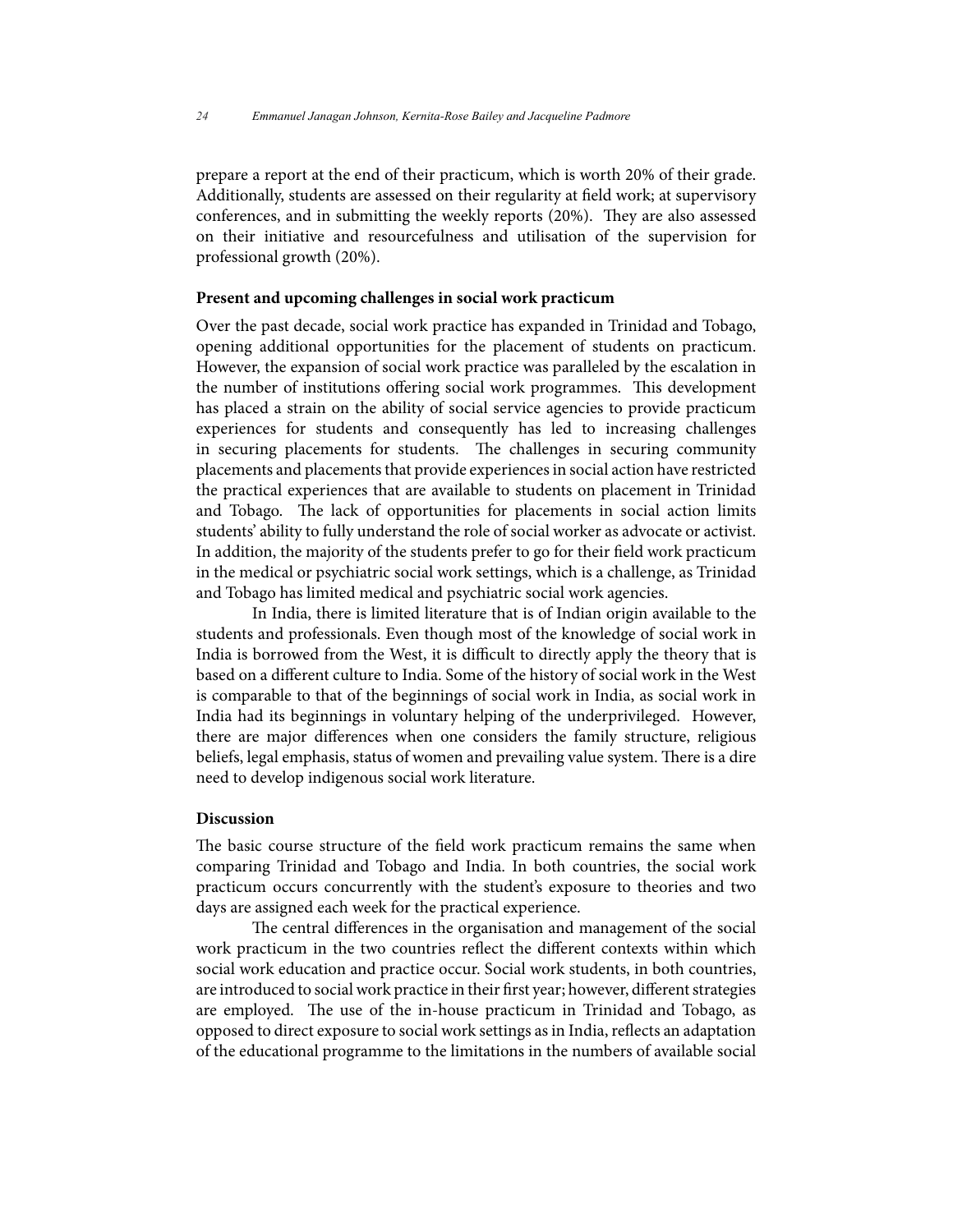service agencies. While this does not provide the direct exposure that is beneficial for early introduction to social work, it is a useful alternative to the introduction to fieldwork experience. Maidment (2003) notes that there is an "unhealthy reliance on the field to provide all practicum learning" (p. 5) and indicates the need to explore alternative models for ensuring quality experiences for social work students. The development of the in-house practicum model in Trinidad and Tobago reflects a move to use alternative approaches to ensure quality experiences in a context of declining placement options.

Much discussion has been held on the relative benefits of the block, concurrent and combined models of field instruction (Ramsey, 1989). The experience of undergraduate students in Trinidad and Tobago is limited to the concurrent model while those in India experience the combined model (in the final year of their education). For Ramsey (1989), the combined model is the ideal approach, as students are able to benefit from both the agency/practice orientation of the block model and the classroom/theoretical orientation of the concurrent model.

Well-structured field work seminars, which are absent in India, are an added advantage for students in Trinidad and Tobago. Field seminars provide opportunities for the integration of social work knowledge, skills and values (Bohanan, 2007), as students interact with each other. The experience of students in India in community work is more extensive than that of students in Trinidad and Tobago, as they are involved in community placements in their second and third years of the undergraduate programme, as well as the first year of the graduate programme. Such experiences have the potential to broaden the skill base of students in India.

In India, the practice teacher is not involved in the grading of the students. The grading of the students is done by the academically qualified lecturers, working in the university. In Trinidad and Tobago, however, the practice teacher plays a central role in the grading of the students, as his/her assessment of the student's practice is taken into consideration. The involvement of academics in the evaluation of students' grades can help ensure a consistency and high standards.

# **Conclusions and implications for field practicum**

Allen (1976) provided guidelines and techniques that can be applied flexibly and appropriately by universities in diverse contexts in designing field work placements and supporting practice teachers. In nurturing a supportive atmosphere for learning, students are allowed to develop self-confidence and feel encouraged to experiment and creatively reflect and employ different related theories in their own pieces of work and study. This is important because the current emphasis on producing particular technical field work skills is one of the most important functions of social work education and is critical to encouraging innovative and constructive knowledge leading to intellectual self-sufficiency to face the challenges of contemporary complex knowledge-driven economy. Respecting the student's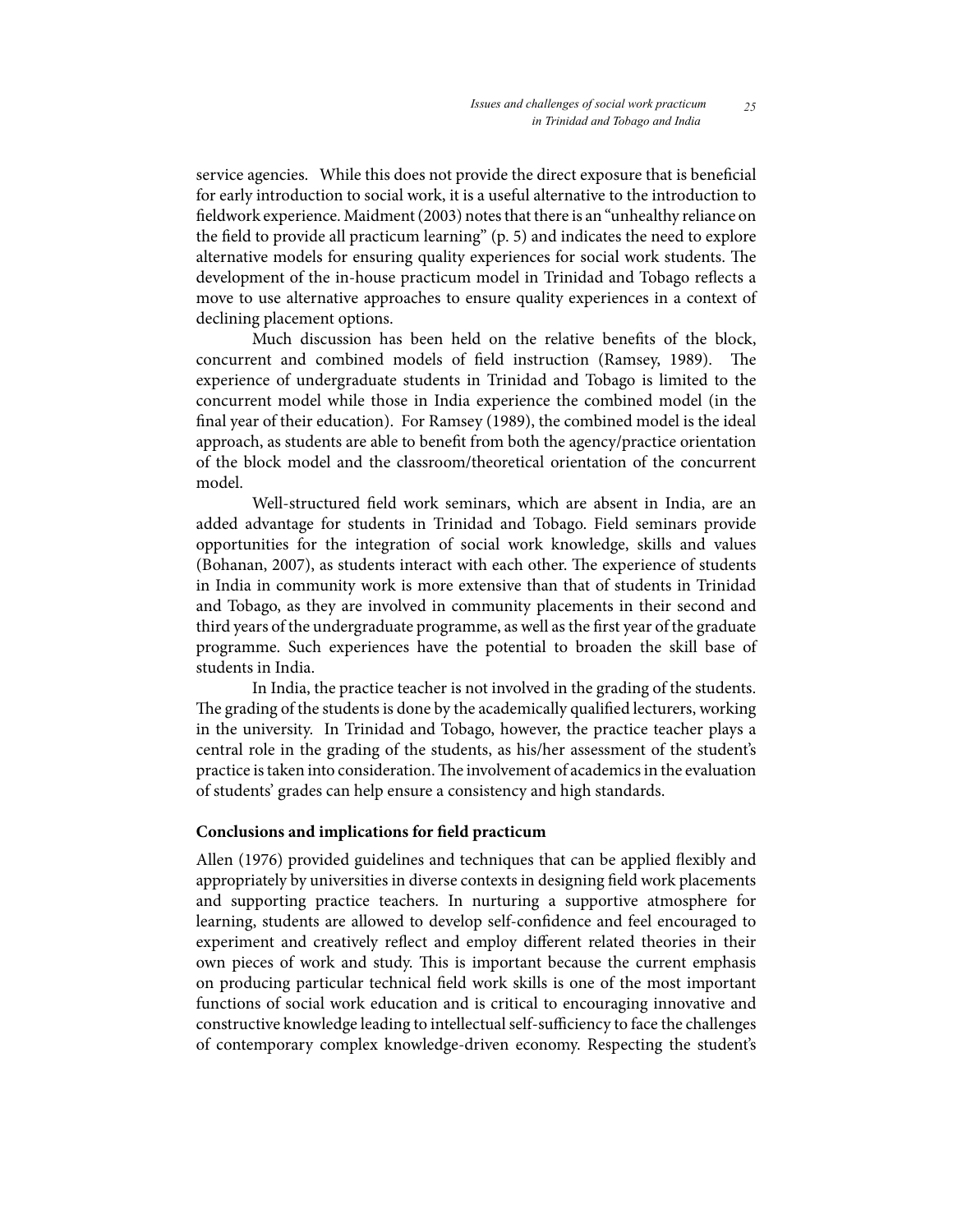personal experience is crucial to the development of professional practice and helps him/her to recognize and adopt an individualised theory or concept. Lifelong learning requires not only social work skills, but also knowledge and application of theories in different case work contexts with individuals, groups, families and communities.

It is very important to learn about the social practices and values of the community within which field practical take place. Supervisors can be important guides to understanding the network of social services available in a particular region, and can help orient the student to the agency context in which they will work. Clearly defining student learner roles is an important step, so the student can benefit fully from the educational opportunity, while still providing appropriate service to both clients and agencies. Faculty liaisons can help ensure that everyone's needs are addressed and that opportunities to integrate classroom training with "real world" experiences are maximized. A fruitful social work practicum would be the final shaping of the student in becoming a professional social worker.

Given the reality of resource limitations (personnel, time and money) in the context of developing countries, universities may consider the use of online communication between field supervisors and individual practice teachers as well as group supervision, in which practice teachers can support and challenge each other (Ghipiu and Maghiar, 2011).

A review of the social work practicum in the contexts of Trinidad and Tobago and India creates questions of the usefulness of hybridisation in these contexts. The Global Agenda for Social Work and Social Development (2012) highlights the role of social workers in "[strengthening] the capacity of communities to interact with their governments to extend social and economic development" (p. 2). The limited community placements in Trinidad and Tobago contradicts this goal and leads to the question of whether it is expedient to consider the implementation of community camps that are similar to those used in the practicum in India.

The Global Standards for the Education and Training of the Social Work Profession (2004) notes that schools of social work should aspire for the "recognition and development of indigenous or locally specific social work education and practice from the traditions and cultures of different ethnic groups and societies" (p.5). Although the social work practicum in the contexts of Trinidad and Tobago and India may not fully reflect indigenous practice, the unique aspects that were highlighted reflect a useful adaptation of this aspect of social work education to meet the requirements of each country. There is a need for research into the role and involvement of other systems, such as the professional associations of social work in the provision of social work education during the practicum. Professional associations of social work have the potential to advocate for change and contribute to the development of budding social workers (Wehrmann, 2010). Future research could explore the extent to which the professional associations in Trinidad and Tobago and India might directly assist the schools of social work by influencing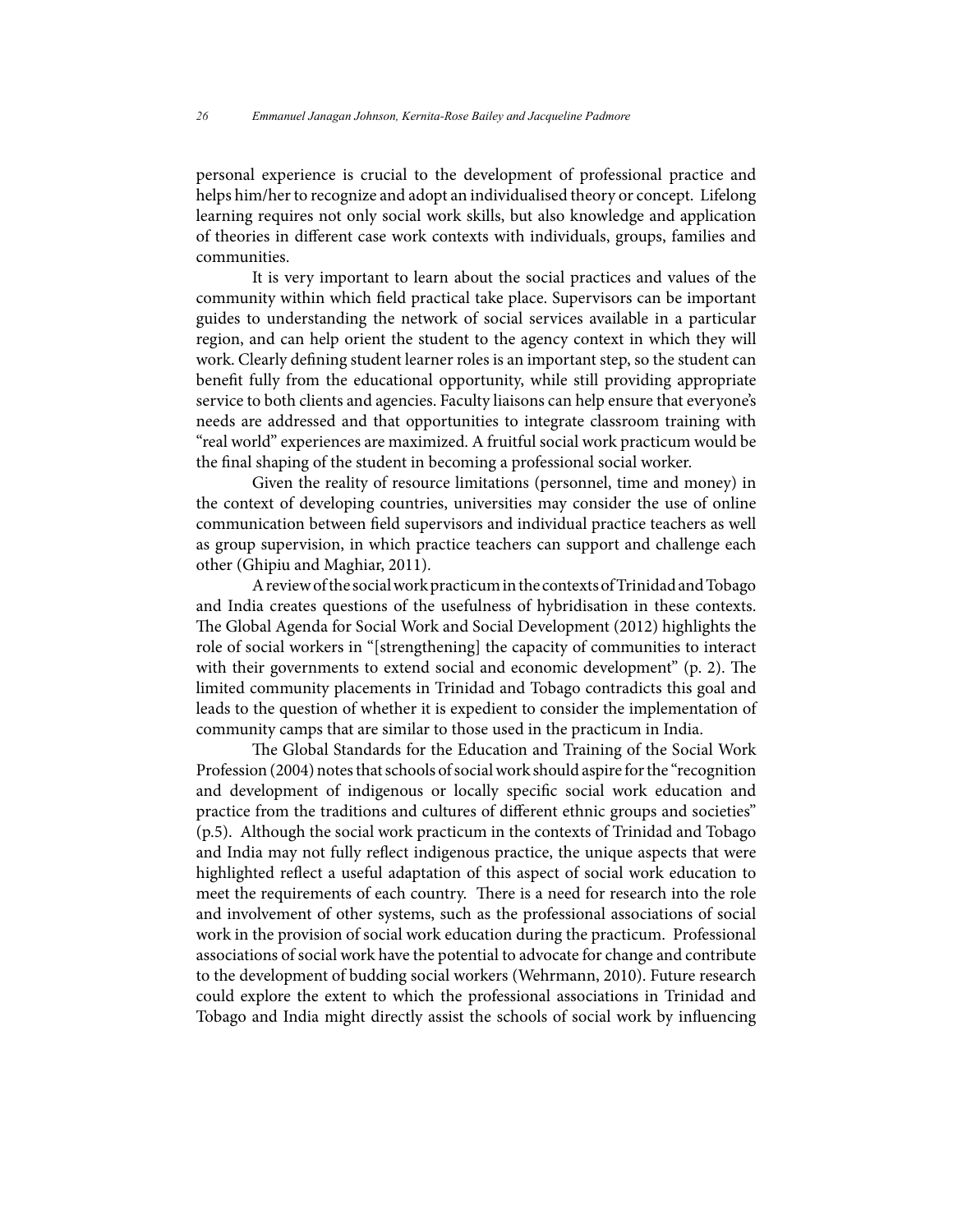members to assume the role of supervisor of social work students on practicum and indirectly by providing the vision and opportunities for macro level intervention (such as social action and advocacy) that is as much a part of social work as micro practice.

# **References**

- Abell, N. & Bamann, B. (2010). Social work practicum: global and national scenario. In Thomas, G. *Social Work Practicum and Supervision*. (45-64). New Dehli: IGNOU.
- Adler, G. (2006). Geriatric field education in social work: A model for practice. *Educational Gerontology*, *32*(9), 707-719.
- Allen, D. (1976). Extending the practicum: problems in integrating theory and practice. *Canadian Journal of Education, 1*(3), 43-51.
- Berlin, S. (2005). The value of acceptance in social work direct practice: a historical and contemporary view. *Social Service Review*, *79*(3), 482-510.
- Bodhi, S. (2011). Rural, Rurality, Caste and Tribes: The Dalit and Tribe Centered Social Work Rural Practicum. *Indian Journal of Social Work*, *71*(1), 149-161.
- Bohanon, J. (2007). *The perceived advantages of varied delivery methods for field integrative seminar among social work administrators and faculty (Dissertation).* The University of Southern Mississippi.
- Bose, S. (2005). *Trade liberalization of education services under GATS through 'Commercial Presence', and choice of educational quality*. Dehli: Center for Economic Studies and Planning, Jawaharlal Nehru University.
- Brandon, D. (1976). *Zen in the art of helping*. London: Routledge and Kegan Paul.
- Clark, J., Rompf, E. & Walker, E. (2001). Practicum instruction: warning signs of boundary problems and what to do about them. *Journal of Teaching in Social Work*, *21*(1/2), 3-18.
- Council on Social Work Education. (2008). *Educational policy and accreditation standards*. http://www.cswe.org/File.aspx?id=13780
- Dasgupta S. (Ed.) (1967). *Towards a philosophy of social work in India*. New Delhi: Popular Book Services.
- Didham, S., Dromgole, L., Csiernik, R., Karley, M. & Dermot, H. (2011). Trauma exposure and the social work practicum. *Journal of Teaching in Social Work*, *31*(5), 523-537.
- Feng, J. (2008). Building professional competence the new focus of social work education in Taiwan. *China Journal of Social Work*, *1*(1), 36-49.
- Gambrill, E.D. (1999). Evidence-based practice: an alternative to authority-based practice. *Families in Society, 80*(4), 341-350.
- Gambrill, E.D. (2003). Evidence-based practice: sea change or the emperor's new Clothes? *Journal of Social Work Education*, *39*(1), 3-23.
- Ghitiu, M. & Mago-Maghiar, A. (2011). Field instructors on key issues in social work education: a comparative approach. *Social Work Review/Revista de Asistenta Sociala*, *4*, 73-84.
- Gibbs, L. (2003). *Evidence-based practice for the helping professions: a practical guide with integrated multimedia*. Pacific Grove, California: Brooks/ Cole-Thompson Learning.
- Giddens, M., Vodde, R. & Cleveland, P. (2003). Examining student-fields instructor problems in practicum. *Clinical Supervisor*, *22*(2), 191-214.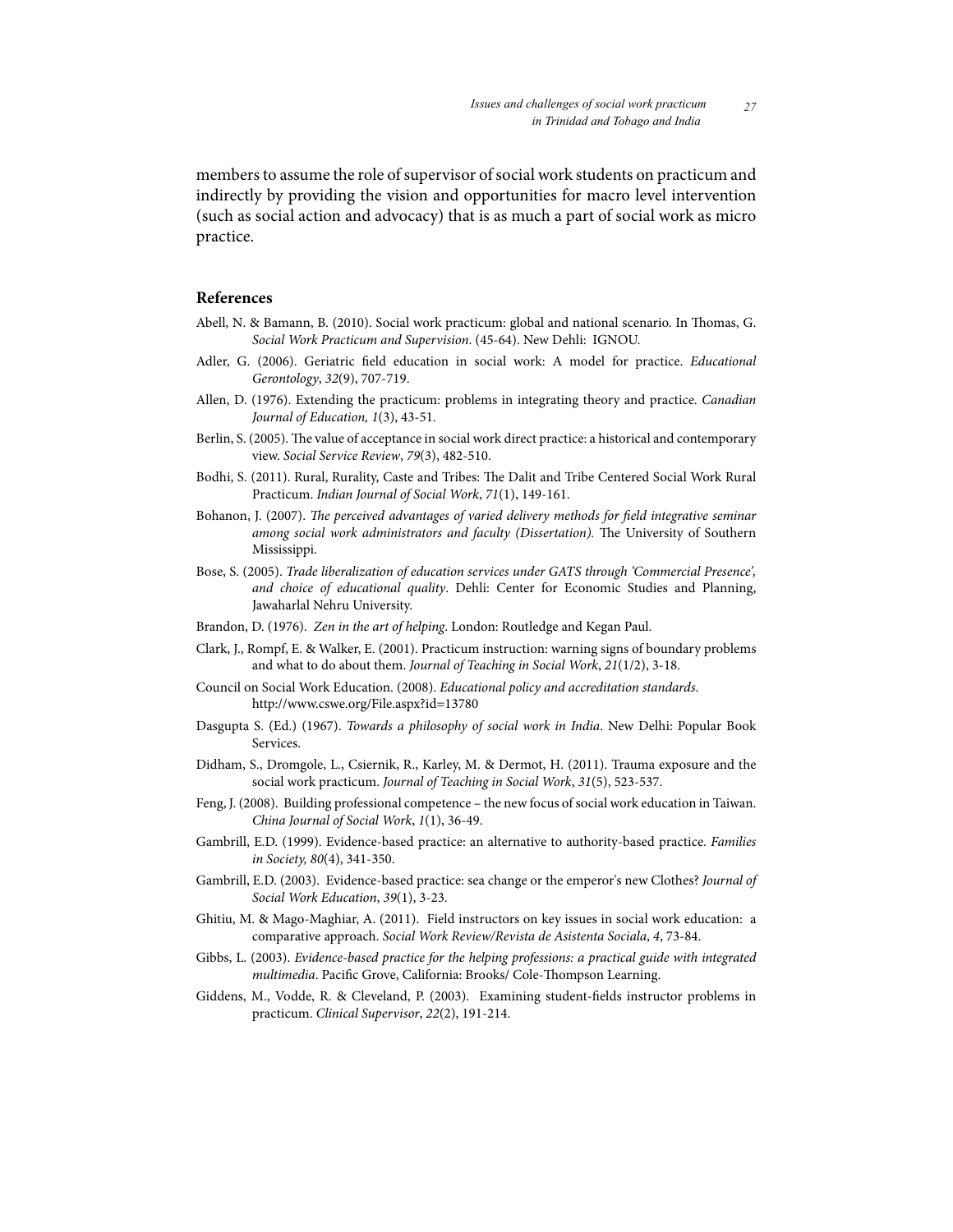- Global Standards for the Education and Training of the Social Work Profession. (2004). Adopted at the General Assemblies of International Association of Schools of Social Work (IASSW) and the International Federation of Social Work (IFSW) in Adelaide, Australia. http:// www.crin.org/docs/Global%20Standards%20for%20the%20Edu.%20and%20Training%20 of%20Social%20Work%20Profession.pdf
- International Federation of Social Workers. (2012). *Global Standards*. http://ifsw.org/policies/globalstandards/
- Ivry, J., Damron-Rodriguez, J & Lawence, F. (2005). Field rotation: a model for educating social work students for geriatric social work practice. *Journal of Social Work*, *41*(3), 407-425.
- Koenig, T., Lee, J., Fields, N. & Macmillan, K. (2011). The role of the gerontological social worker in assisted living. *Journal of Gerontological Social Work*, *54*(5), 494-510.
- Larson, G. & Robertson, J. (2007). Exploring the experiences of BSW students in Christian-based practicum setting. *Social Work & Christianity*, *34*(3), 244-258.
- Lee, T. (2007). The use of information technology to enhance the quality of teaching and learning in social work practicum: an example from the City University of Hong Kong. *Journal of Technology in Human Services*, *25*(1/2), 123-126.
- Maidment, J. (2000). Methods used to teach social work students in the field: a research report from New Zealand. *Social Work Education*, *19*(2), 145-154.
- Maidment, J. (2003). Developing trends in social work field education. *Women in Welfare Education.*  http://www.freepatentsonline.com/article/Women-in-Welfare-Education/199990329.html
- Maidment, J., Chilvers, D., Crichton-Hill, Y. & Meadows-Taurua, K. (2011). Promoting research literacy during the social work practicum. *Aotearoa New Zealand Social Work Review, 23*(4), 3-13.
- Manshardt, M.C. (1967). *Pioneering on social frontiers in India*. Bombay: Lalvani Publishing House.
- Marshall, G. (ed.) (l994). *The concise Oxford dictionary of sociology*. New York: Oxford University Press.
- Maxwell, J. (1999). Student assessment of supervision in social work field practice in Trinidad and Southern Africa: a comparative study and commentary. *Journal of Social Development in Africa*, 14(1), 85-100.
- Morris, P. (2008). Reinterpreting Abraham Flexner's speech, "Is Social Work a Profession?" Its meaning and influence on the field's early professional development. *The Social Service Review*, *82*(1), 29-60.
- Pawar, M., Hanna, G. & Sheridan, R. (2004). International social work practicum in India. *Australian Social Work*, *57*(3), 223-236.
- Pehrson, K., Panos, P., Larson, K. & Cox, S. (2009). Enhancement of the social work field practicum student-supervisor relationship: Utilizing communication styles. *Journal of Practice Teaching & Learning*, *9*(2), 72-92.
- Praglin, L. (2007). Ida Cannon, Ethel Cohen, and early medical social work in Boston: the foundations of a model of culturally competent social service. *Social Service Review, 81*(1), 27-45.
- Ramsey, P. (1989). Practice orientation of students in field instruction. In Raskin, M. *Empirical Studies in Field Instruction*. (137-160). Binghamton: The Haworth Press.
- Reid, W. (2002). Knowledge for direct social work practice: an analysis of trends. *Social Service Review, 76*(1), 6-33.
- Sahni, R. and Kale, S. (2004). *GATS and Higher Education the journey so far*. Department of Sociology, University of Pune.
- Satterfield, J., Spring, B., Brownson, R., Mullen, E., Newhouse, R., Walker, B. & Whitlock, E. (2009). Toward a trans-disciplinary model of evidence-based practice. *The Milbank Quarterly, 87*(2), 368-390.